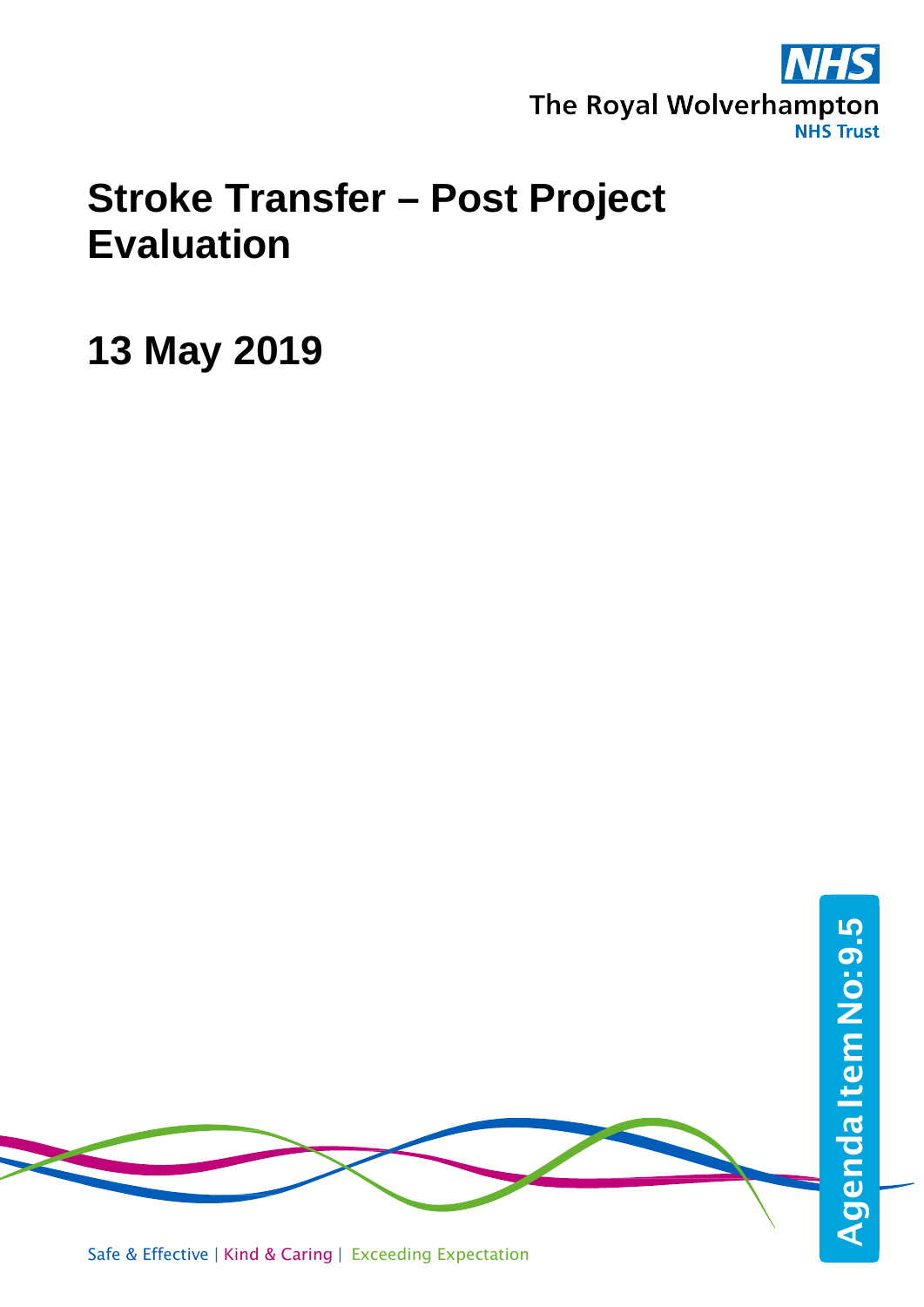**NHS** The Royal Wolverhampton

|                                     | <b>Trust Board Report</b>                                                                                                                                                                                                                                                                                                                                                                                                                                                        |
|-------------------------------------|----------------------------------------------------------------------------------------------------------------------------------------------------------------------------------------------------------------------------------------------------------------------------------------------------------------------------------------------------------------------------------------------------------------------------------------------------------------------------------|
| <b>Meeting Date:</b>                | 13 <sup>th</sup> May 2019                                                                                                                                                                                                                                                                                                                                                                                                                                                        |
| Title:                              | <b>Stroke Transfer: Post Project Evaluation</b>                                                                                                                                                                                                                                                                                                                                                                                                                                  |
| <b>Executive</b><br><b>Summary:</b> | RWT took over the provision of acute stroke services for the Walsall<br>population in April 2018. A capital development provided an expanded and<br>improved ward facility alongside an increase in staffing and expanded<br>outpatient facility. All patients with an acute Stroke from Walsall and<br>Wolverhampton are now treated on the RWT site.                                                                                                                           |
|                                     | The capital funds for this development, £3.2m came from NHSI following a<br>successful bid. In line with NHSI good practice an interim evaluation is<br>presented, with further monitoring of benefits realisation to follow in 12<br>months.                                                                                                                                                                                                                                    |
|                                     | The capital spend was within budget, although the delivery date overran by 3<br>weeks. This was due to unforeseen issues with the fabric of the existing<br>building; however there have been no further significant problems with the<br>refurbished facility.                                                                                                                                                                                                                  |
|                                     | Clinical outcomes are monitored via the submission of data to the Sentinel<br>Stoke National Audit Programme SSNAP. Overall RWT performs well<br>against the national averages and there is a significant improvement in<br>measured parameters for the Walsall cohort of patients before and after<br>transfer. These outcomes are continually monitored for consistency and<br>service improvement methodology will be employed where possible to further<br>improve outcomes. |
|                                     | Income generated by Stroke is less than projected in line with the national<br>trend for reduction in activity. Expenditure is above the budget largely<br>because of the reliance on 2 locum consultant doctors.                                                                                                                                                                                                                                                                |
|                                     | To assist the Trust and Commissioners in ascertaining if clinical outcomes<br>and that Trust systems and processes achieve best practice standards, West<br>Midlands Clinical Quality Review Team (WMQRS) have undertaken a site<br>visit and review in March. The final report is not yet available and this will be<br>shared and discussed with Commissioners once received, along with any<br>action plan that is required via the Clinical Quality Review Group.            |
| <b>Action</b><br><b>Requested:</b>  | Receive and approve the first evaluation of the Stroke Services Transfer<br>before submission to NHSI                                                                                                                                                                                                                                                                                                                                                                            |
| For the attention<br>of the Board   |                                                                                                                                                                                                                                                                                                                                                                                                                                                                                  |
| <b>Assure</b>                       | Assurance has been provided via clinical, financial and capital parameters to<br>demonstrate that the service objectives of the Walsall Acute Stroke Transfer<br>Project have been met, see NHSI submission attached.                                                                                                                                                                                                                                                            |
|                                     | West Midlands Clinical Quality Review Visit and report will provide external<br>assurance on outcome, system and processes in Stroke care.                                                                                                                                                                                                                                                                                                                                       |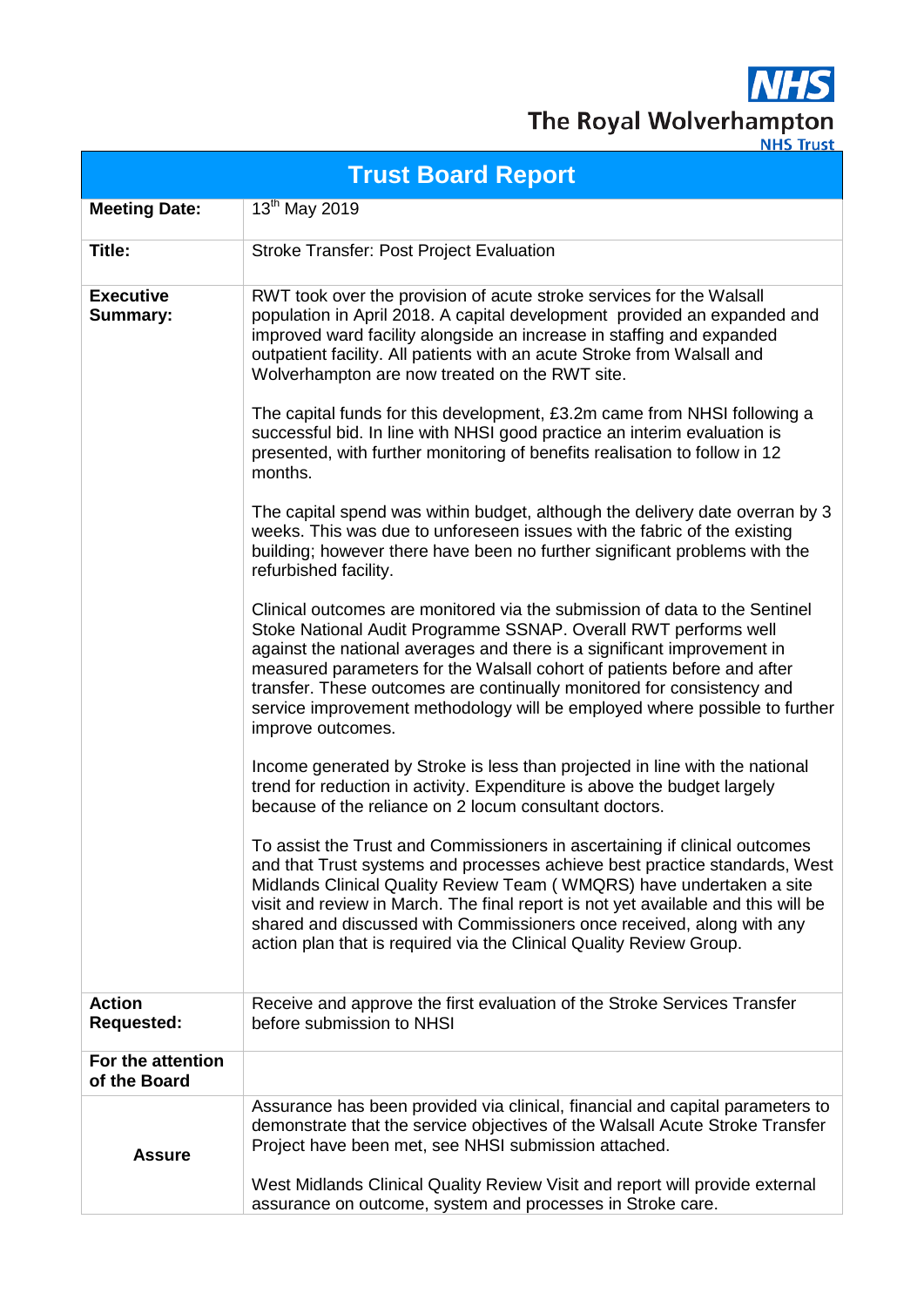| <b>Advise</b>             | To advise the Board that evaluation of the first 9months of service delivery<br>will be submitted to NHSI                                                             |
|---------------------------|-----------------------------------------------------------------------------------------------------------------------------------------------------------------------|
|                           | N/A                                                                                                                                                                   |
| <b>Alert</b>              |                                                                                                                                                                       |
| <b>Author + Contact</b>   | Mike Sharon                                                                                                                                                           |
| Details:                  | 01902 694290 E-mail: mikesharon@nhs.net                                                                                                                               |
| <b>Links to Trust</b>     | 1 Create a culture of compassion, safety and quality                                                                                                                  |
| <b>Strategic</b>          | 2. Proactively seek opportunities to develop our services                                                                                                             |
| <b>Objectives</b>         | 3. To have an effective and well integrated local health and care system that operates                                                                                |
|                           | efficiently                                                                                                                                                           |
|                           | 4. Attract, retain and develop our staff, and improve employee engagement<br>5. Maintain financial health - Appropriate investment to patient services                |
|                           | 6. Be in the top 25% of all key performance indicators                                                                                                                |
| <b>Resource</b>           | None                                                                                                                                                                  |
| Implications:             |                                                                                                                                                                       |
|                           |                                                                                                                                                                       |
| <b>CQC Domains</b>        |                                                                                                                                                                       |
|                           | Safe: patients, staff and the public are protected from abuse and avoidable harm.                                                                                     |
|                           | Effective: care, treatment and support achieves good outcomes, helping people maintain                                                                                |
|                           | quality of life and is based on the best available evidence.<br>Caring: staff involve and treat everyone with compassion, kindness, dignity and respect.              |
|                           |                                                                                                                                                                       |
|                           | <b>Responsive:</b> services are organised so that they meet people's needs.<br>Well-led: the leadership, management and governance of the organisation make sure it's |
|                           | providing high-quality care that's based around individual needs, that it encourages learning                                                                         |
|                           | and innovation, and that it promotes an open and fair culture.                                                                                                        |
|                           |                                                                                                                                                                       |
| <b>Equality and</b>       | N/A                                                                                                                                                                   |
| <b>Diversity Impact</b>   |                                                                                                                                                                       |
| <b>Risks: BAF/TRR</b>     | None                                                                                                                                                                  |
| <b>Risk: Appetite</b>     |                                                                                                                                                                       |
|                           |                                                                                                                                                                       |
| <b>Public or Private:</b> | Public                                                                                                                                                                |
| <b>Other formal</b>       | None                                                                                                                                                                  |
| bodies involved:          |                                                                                                                                                                       |
| <b>References</b>         |                                                                                                                                                                       |
| <b>NHS</b>                | In determining this matter, the Board should have regard to the Core                                                                                                  |
| <b>Constitution:</b>      | principles contained in the Constitution of:                                                                                                                          |
|                           | Equality of treatment and access to services                                                                                                                          |
|                           | High standards of excellence and professionalism                                                                                                                      |
|                           | Service user preferences                                                                                                                                              |
|                           | Cross community working                                                                                                                                               |
|                           | <b>Best Value</b>                                                                                                                                                     |
|                           | Accountability through local influence and scrutiny                                                                                                                   |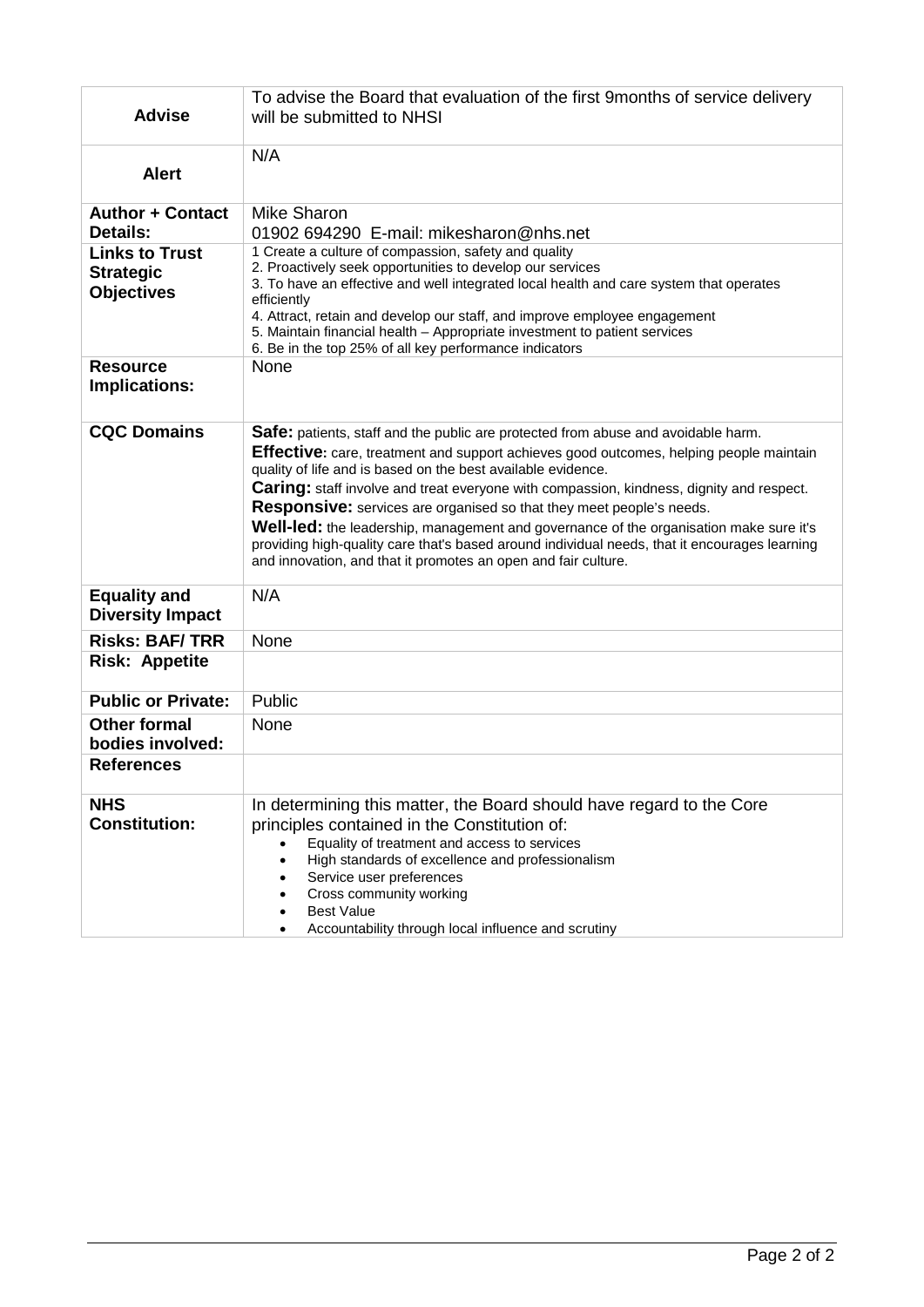

# **Capital regime, investment and property business case approval guidance for NHS trusts and foundation trusts**

# **Annex 8: Post-project evaluation templates for foundation trusts in financial distress and all NHS trusts**

**Updated April 2017**

**NHS Improvement publication code: CG 27/17**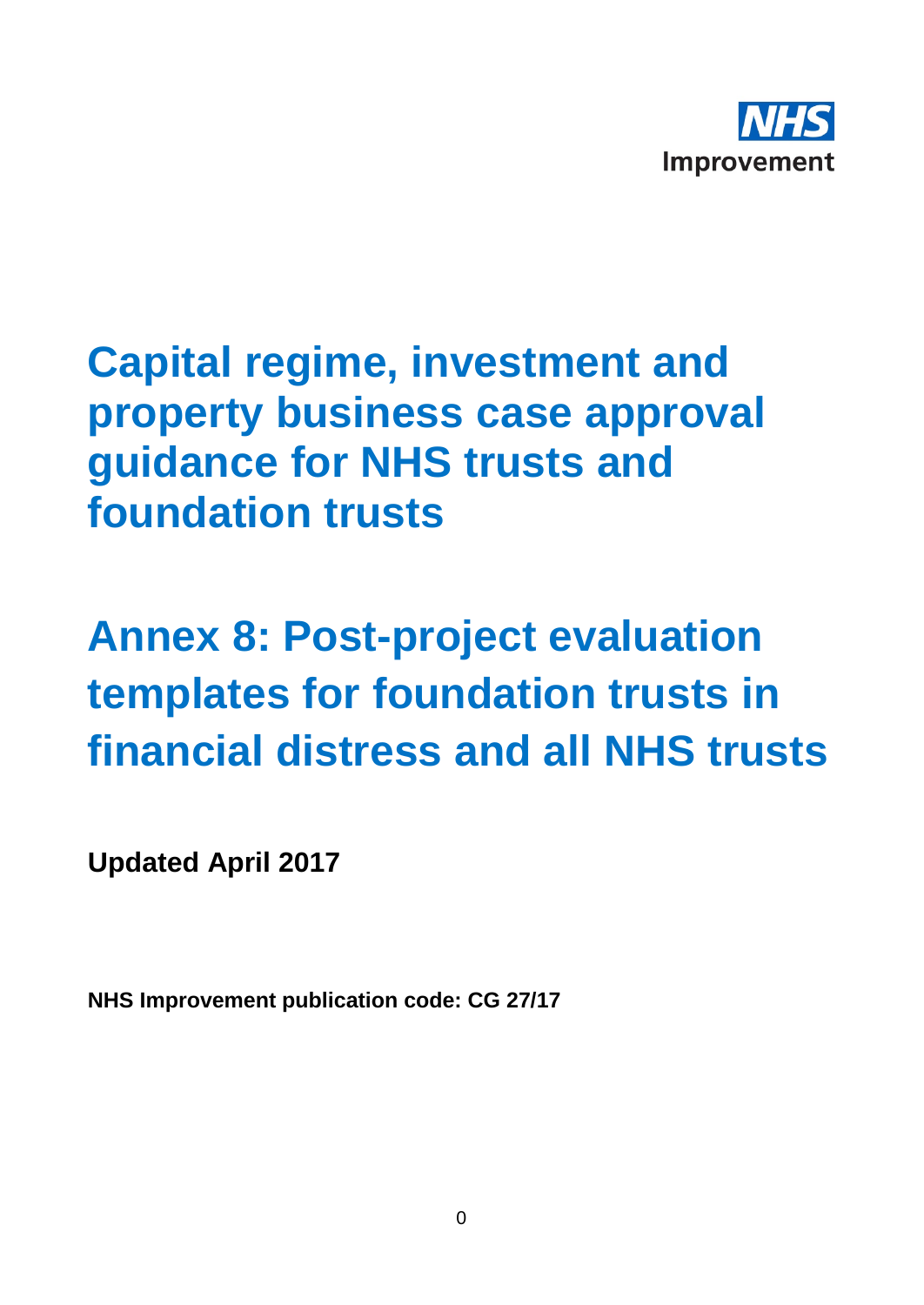



### **Project completion report**

**This pro forma is to be completed and submitted to NHS Improvement within six months after commissioning a new service and/or facility which required approval of a business case by NHS Improvement.** 

**For clarity, where related to a facility, post-project completion does NOT refer to the physical completion of the structure itself. Here, post-project completion means the building has been in use for its planned purpose for a period of around six months.** 

**This short project completion report (PCR) does NOT replace the need to undertake and complete the full post-project evaluation (PPE) of the agreed programme as described in the full business case (FBC) approved by NHS Improvement.**

Some appropriate supplementary information may be provided to support the responses below but must be referenced in the response as being provided and how.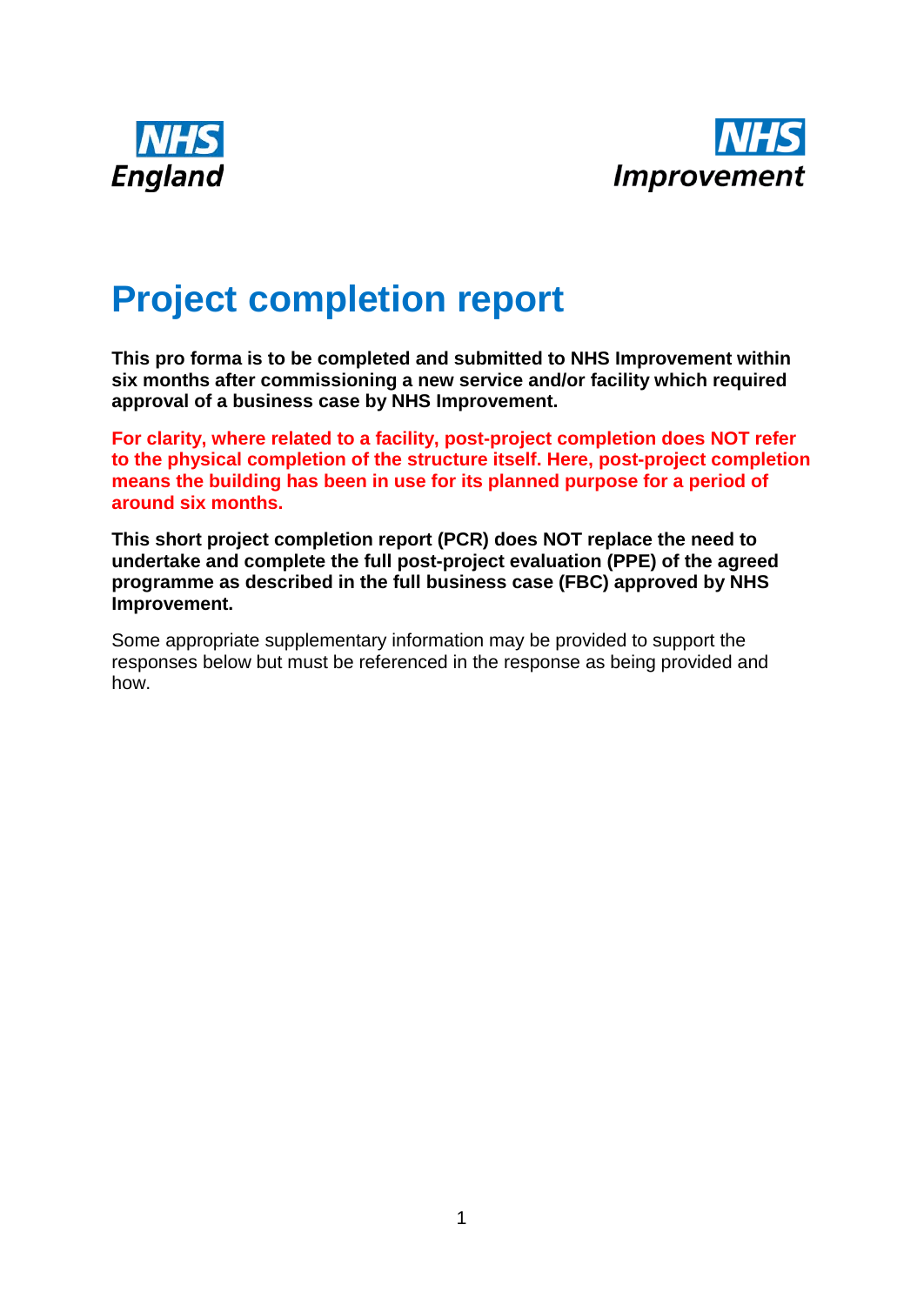|                                                                      |                        |    | <b>SECTION 1 - KEY INFORMATION</b>                         |             |  |  |  |
|----------------------------------------------------------------------|------------------------|----|------------------------------------------------------------|-------------|--|--|--|
| <b>Organisation name</b>                                             |                        |    | The Royal Wolverhampton NHS Trust                          |             |  |  |  |
| <b>Project name</b>                                                  |                        |    | <b>Stroke Rehabilitation</b>                               |             |  |  |  |
| Date FBC was approved by NHS Improvement                             |                        |    | <b>TBC</b>                                                 |             |  |  |  |
| <b>Site</b>                                                          |                        |    | <b>New Cross Hospital</b>                                  |             |  |  |  |
| Nature of project (IT, equipment, construction, refurbishment, etc)  |                        |    | <b>Refurbishment</b>                                       |             |  |  |  |
| Project identifier (if available)                                    |                        |    |                                                            |             |  |  |  |
| <b>Project SRO</b>                                                   | <b>Name</b>            |    | Mike Sharon Director of Strategic Planning and Performance |             |  |  |  |
|                                                                      | <b>Contact address</b> |    | Royal Wolverhampton NHS Trust WV10 0QP                     |             |  |  |  |
|                                                                      | <b>Email</b>           |    | mikesharon@nhs.net                                         |             |  |  |  |
|                                                                      | <b>Telephone</b>       |    | 01902 307999 ext4290                                       |             |  |  |  |
| Project main contractor/supplier                                     |                        |    | <b>Interclass</b>                                          |             |  |  |  |
| What budget was, and remains, allocated for post-project             |                        | £k | £0                                                         |             |  |  |  |
| appraisal (PPA)?                                                     |                        |    |                                                            |             |  |  |  |
| NHS Improvement portfolio director                                   | <b>Name</b>            |    | <b>TBC</b>                                                 |             |  |  |  |
|                                                                      | <b>Contact address</b> |    |                                                            |             |  |  |  |
|                                                                      | <b>Email</b>           |    |                                                            |             |  |  |  |
|                                                                      | <b>Telephone</b>       |    |                                                            |             |  |  |  |
| Date the trust board approved this project completion report         |                        |    | 13 <sup>th</sup> May 2019                                  |             |  |  |  |
| Date this project completion report was submitted to NHS Improvement |                        |    | <b>TBC</b>                                                 |             |  |  |  |
| NHS Improvement reviewer of this report                              |                        |    | <b>TBC</b>                                                 | <b>Date</b> |  |  |  |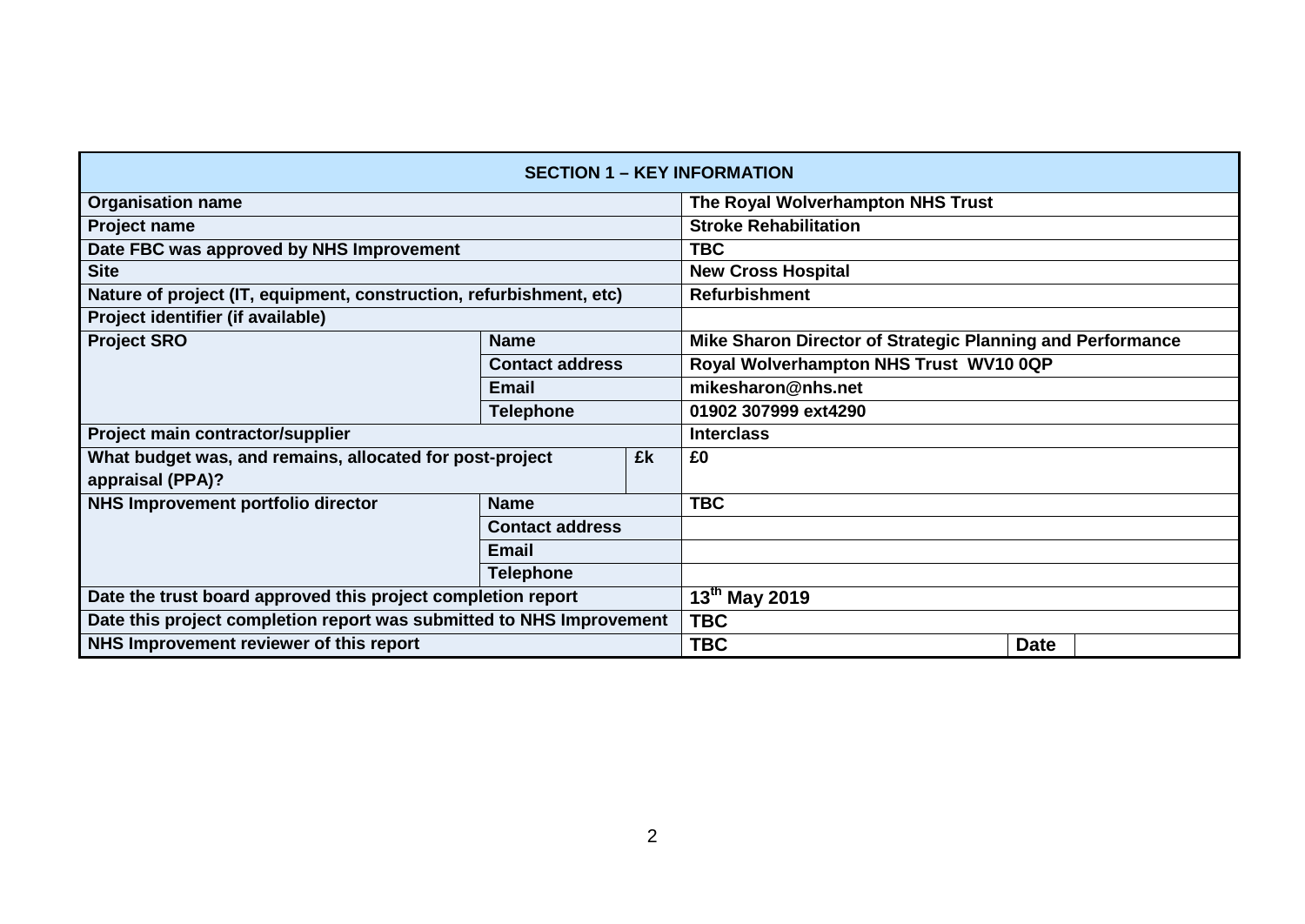|                | <b>SECTION 2 - PROJECT COMPLETION REPORT PRO FORMA</b><br>Further, more in-depth enquiries may be made by NHS Improvement where a trust's responses appear to be insufficient or incomplete. |                                                                                                                                                                             |                                                                                                                                                                                                      |                                      |                                   |                                     |  |  |
|----------------|----------------------------------------------------------------------------------------------------------------------------------------------------------------------------------------------|-----------------------------------------------------------------------------------------------------------------------------------------------------------------------------|------------------------------------------------------------------------------------------------------------------------------------------------------------------------------------------------------|--------------------------------------|-----------------------------------|-------------------------------------|--|--|
| <b>Ref</b>     | <b>Review</b><br>heading                                                                                                                                                                     | <b>Requirement</b>                                                                                                                                                          | <b>Trust response</b>                                                                                                                                                                                | <b>Trust</b><br><b>RAG</b><br>rating | <b>NHS Improvement</b><br>comment | <b>NHSI</b><br><b>RAG</b><br>rating |  |  |
|                | <b>Project start</b><br>date                                                                                                                                                                 | What start date was approved at FBC?<br>Was this achieved and if not why?                                                                                                   | 16 <sup>th</sup> October 2017<br>Date achieved, actual start 23rd<br>of October allowing for pre-<br>start period.                                                                                   |                                      |                                   |                                     |  |  |
| $\overline{2}$ | Project<br>completion<br>date                                                                                                                                                                | What completion date was approved at<br>FBC? Was this achieved and if not why?                                                                                              | April 1 <sup>st</sup> 2018.<br><b>Completion of refurb was</b><br>achieved on 23 <sup>rd</sup> of April 2018.<br>Slippage due to unforeseen<br>issues with fabric and layout of<br>existing building |                                      |                                   |                                     |  |  |
| 3              | <b>Project costs</b>                                                                                                                                                                         | Please confirm the FBC outturn cost and<br>final cost, and provide analysis to support<br>any over or under spend.                                                          | £ 3,232,706 + $cost$ for<br>provision additional parking<br>£420K.                                                                                                                                   |                                      |                                   |                                     |  |  |
| $\overline{4}$ | <b>Fees</b>                                                                                                                                                                                  | a) What budget was allocated within<br>FBC 'fees' on the FBC forms or other<br>cost quote?<br>b) What was the final cost?<br>c) What were the reasons for the<br>variation? | a) Fees in FBC £158,830<br>b) Final Cost - £163,354<br>c) Minor changes to room<br>design                                                                                                            |                                      |                                   |                                     |  |  |
| 5              | Legal                                                                                                                                                                                        | a) Was there any need to take legal<br>action or seek arbitration during the<br>project and if so why, what value and<br>outcome?                                           | a) No legal action or arbitration<br>during project<br>b) No legal issues outstanding                                                                                                                |                                      |                                   |                                     |  |  |
|                |                                                                                                                                                                                              | b) Are there any legal issues associated<br>with the project still to be resolved and if<br>so why, what value and outcome?                                                 |                                                                                                                                                                                                      |                                      |                                   |                                     |  |  |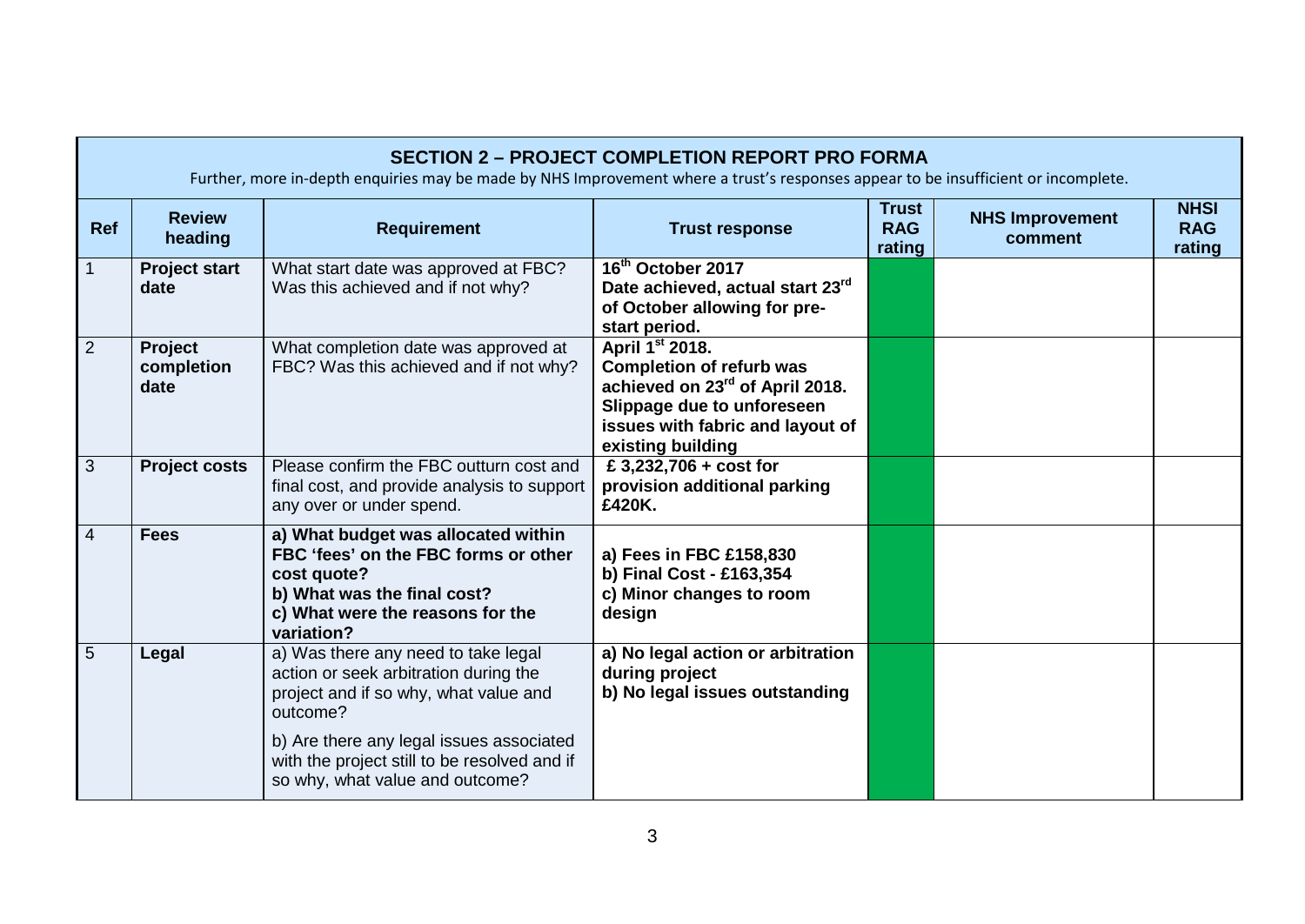| $6\phantom{1}6$ | <b>Procurement</b><br>method                                                                                         | a) What method of procurement was used<br>for the project?<br>b) Would the trust use this procurement<br>method again? If not, why not?                |                                                                                      | a) Traditional tender using JCT<br>contract<br>b) Yes                                                                                                                                                                                               |     |  |
|-----------------|----------------------------------------------------------------------------------------------------------------------|--------------------------------------------------------------------------------------------------------------------------------------------------------|--------------------------------------------------------------------------------------|-----------------------------------------------------------------------------------------------------------------------------------------------------------------------------------------------------------------------------------------------------|-----|--|
| $\overline{7}$  | <b>Framework</b><br>contract                                                                                         | a) Was project delivered by way of a<br>framework contract? If so, which one?                                                                          |                                                                                      | a) No                                                                                                                                                                                                                                               | N/A |  |
|                 |                                                                                                                      | b) Give the name of the framework<br>provider.                                                                                                         |                                                                                      |                                                                                                                                                                                                                                                     |     |  |
|                 |                                                                                                                      | c) Were there any shortcomings or<br>concerns with the framework process<br>generally?                                                                 |                                                                                      |                                                                                                                                                                                                                                                     |     |  |
| 8               | <b>Conflict</b><br>a) Where there any major conflicts<br>between the trust, the contractor or other<br>stakeholders? |                                                                                                                                                        | a) No                                                                                |                                                                                                                                                                                                                                                     |     |  |
|                 |                                                                                                                      | b) If yes, give the reason and resolution or<br>outstanding issues.                                                                                    |                                                                                      |                                                                                                                                                                                                                                                     |     |  |
| 9               | <b>Key quality</b><br>benefits                                                                                       | What were the six key<br>quality benefits from<br>the FBC and to what<br>extent have these<br>been achieved:<br>safety, patient<br>experience, reduced | <b>Patient safety</b>                                                                | <b>Ensure sustainable Acute</b><br><b>Stroke services for Walsall</b><br>population following concerns<br>raised about the viability of<br>services for this cohort.<br><b>Continued provision of service</b><br>achieved                           |     |  |
|                 |                                                                                                                      | risk, mandatory/<br>statutory compliance,<br>etc?                                                                                                      | <b>Achieve</b><br><b>STP/national</b><br>recommendation<br>to centralise<br>services | <b>The Stroke Transformation</b><br><b>Programme led by NHS</b><br><b>England recommended the</b><br>implementation of a service<br>model which meant that an<br>optimum number of Stroke<br>Units would receive stroke<br>patients and provide the |     |  |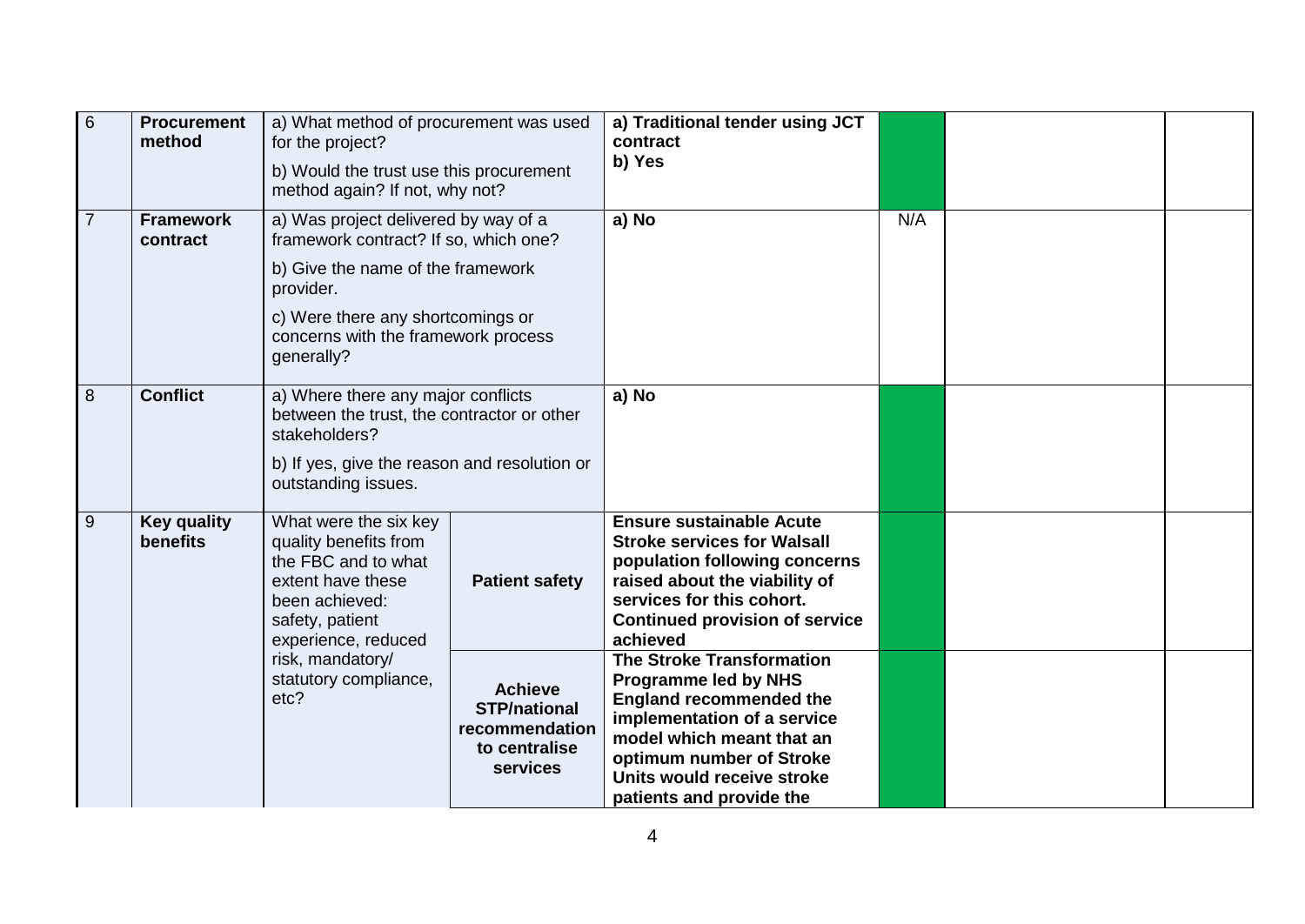| diagnosis and initial treatment                          |  |  |
|----------------------------------------------------------|--|--|
| phase                                                    |  |  |
| <b>Concentration of services on</b>                      |  |  |
| one site to bring total                                  |  |  |
| population to circa 1000/annum                           |  |  |
| This has been achieved with                              |  |  |
| amalgamation of circa 600                                |  |  |
| Wolverhampton strokes and                                |  |  |
| 400 from Walsall.                                        |  |  |
| See Appendix 1 (SSNAP data)                              |  |  |
| <b>Across most parameters</b>                            |  |  |
| clinical care for patients has                           |  |  |
| <b>Improved clinical</b><br>improved, for instance by    |  |  |
| reduction in time to<br>outcomes                         |  |  |
| thrombolysis and time to                                 |  |  |
| admission to stroke unit etc.                            |  |  |
| <b>Continued monitoring required</b>                     |  |  |
| Redeveloped stroke unit with                             |  |  |
| on ward ADL gym and kitchen,                             |  |  |
| overnight family room,                                   |  |  |
| increased single rooms and                               |  |  |
| ensuite facilities for all bays                          |  |  |
| <b>Patient/Staff</b><br>and rooms. Teaching facilities   |  |  |
| for staff, integrated OP.<br><b>Experience</b>           |  |  |
| <b>Current Friends and Family</b>                        |  |  |
| results show that 100% of                                |  |  |
| patients would be likely to                              |  |  |
| recommend this service to                                |  |  |
| family                                                   |  |  |
| The number of Consultants has                            |  |  |
| increased from a total across 2                          |  |  |
| <b>Reduced Risk by</b><br>sites of 6wte to 7.2wte on one |  |  |
| improving staffing<br>site (includes 2 locum,            |  |  |
| compliment<br>expected that one will transfer            |  |  |
| to substantive post) and a                               |  |  |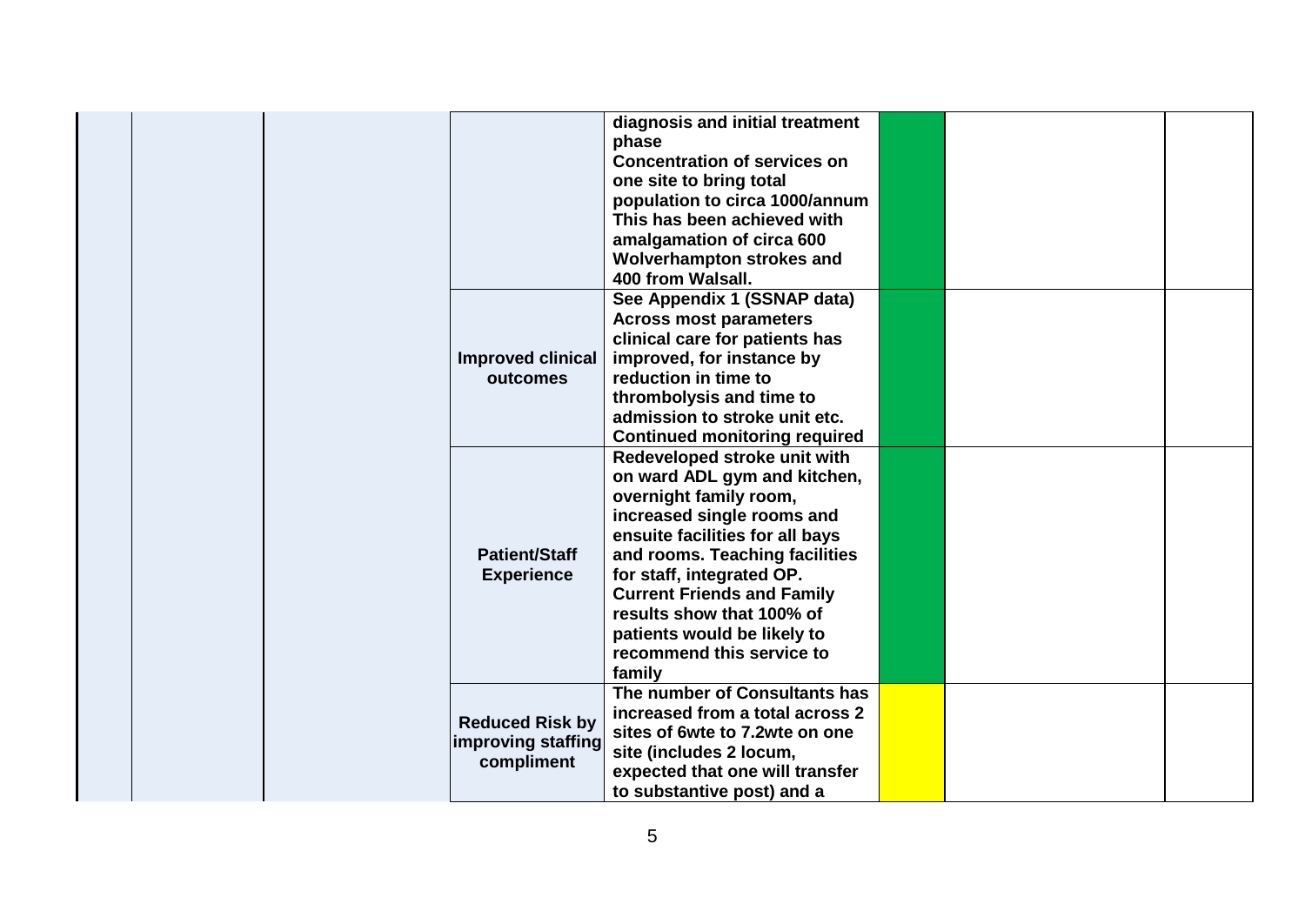|  |                   | further vacancy to be recruited     |  |  |
|--|-------------------|-------------------------------------|--|--|
|  |                   | to.                                 |  |  |
|  |                   | Senior ANP in post.                 |  |  |
|  |                   | Recruitment to full nursing and     |  |  |
|  |                   | therapy compliment still to be      |  |  |
|  |                   | achieved. Currently 9 wte           |  |  |
|  |                   | nursing vacancies, with 2.3 of      |  |  |
|  |                   | these recruited and waiting         |  |  |
|  |                   | start dates. Active recruitment     |  |  |
|  |                   | processes ongoing                   |  |  |
|  |                   | <b>Consultants work 7 days each</b> |  |  |
|  | <b>Compliance</b> | week and all patients are seen      |  |  |
|  | against 7 day     | within 14 hours of admission        |  |  |
|  | <b>services</b>   | and daily by a Consultant. TIA      |  |  |
|  |                   | clinics are offered daily.          |  |  |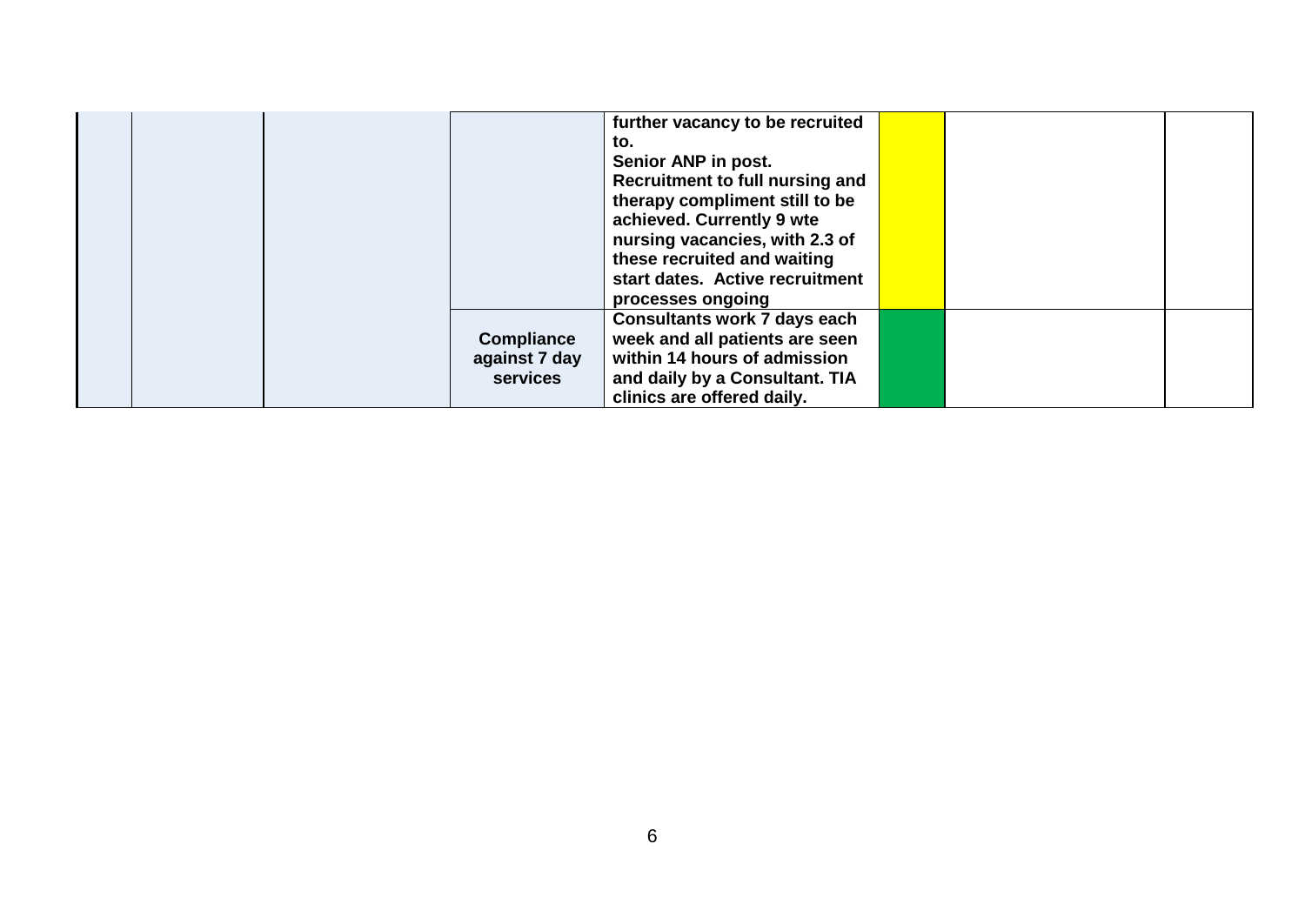| 10 | <b>Service need</b>                                                                                                                                                                                                                                     | a) Was the service need fully delivered?                                                                             |                                                                                                                                                                                                                                                                         | The service need has been                                                                                                                                                                                                                                                                                                                   |  |  |
|----|---------------------------------------------------------------------------------------------------------------------------------------------------------------------------------------------------------------------------------------------------------|----------------------------------------------------------------------------------------------------------------------|-------------------------------------------------------------------------------------------------------------------------------------------------------------------------------------------------------------------------------------------------------------------------|---------------------------------------------------------------------------------------------------------------------------------------------------------------------------------------------------------------------------------------------------------------------------------------------------------------------------------------------|--|--|
|    |                                                                                                                                                                                                                                                         | b) If not, why not?                                                                                                  |                                                                                                                                                                                                                                                                         | delivered. Sustainable services,<br>improved outcomes                                                                                                                                                                                                                                                                                       |  |  |
|    |                                                                                                                                                                                                                                                         | c) If not, what is being done to resolve<br>the shortcoming?                                                         |                                                                                                                                                                                                                                                                         |                                                                                                                                                                                                                                                                                                                                             |  |  |
|    |                                                                                                                                                                                                                                                         | d) Will the resolution of the shortcoming<br>be achieved in time to prevent issues<br>arising with service delivery? |                                                                                                                                                                                                                                                                         |                                                                                                                                                                                                                                                                                                                                             |  |  |
|    |                                                                                                                                                                                                                                                         | e) How will that be funded?                                                                                          |                                                                                                                                                                                                                                                                         |                                                                                                                                                                                                                                                                                                                                             |  |  |
| 11 | <b>Key financial</b><br>Confirm the key<br>benefits<br>financial benefits in<br>the FBC (CapEx,<br>OpEx, and Lifecycle)<br>and confirm to what<br>extent these have<br>been achieved (eg<br>backlog maintenance<br>reduction, staff<br>reduction, etc). |                                                                                                                      | Capex                                                                                                                                                                                                                                                                   | The capital investment was<br>delivered on time and in<br>budget. The benefits from the<br>improved physical environment<br>have been described<br>elsewhere.                                                                                                                                                                               |  |  |
|    |                                                                                                                                                                                                                                                         |                                                                                                                      | OpEx                                                                                                                                                                                                                                                                    | The business case required an<br>investment in additional<br>staffing on the single site. This<br>staffing is in place but it should<br>be noted that there is still a<br>reliance on 2 locum<br>consultants. One will be<br>replaced by an identified<br>permanent recruit with<br>recruitment for a 2 <sup>nd</sup> consultant<br>ongoing |  |  |
|    |                                                                                                                                                                                                                                                         | Lifecycle                                                                                                            | There were no lifecycle costs<br>included in the business case<br>submission. However, one year<br>in there have been no capital<br>costs that have occurred which<br>were unexpected. It should also<br>be noted that the lifecycle<br>costs of stroke services across |                                                                                                                                                                                                                                                                                                                                             |  |  |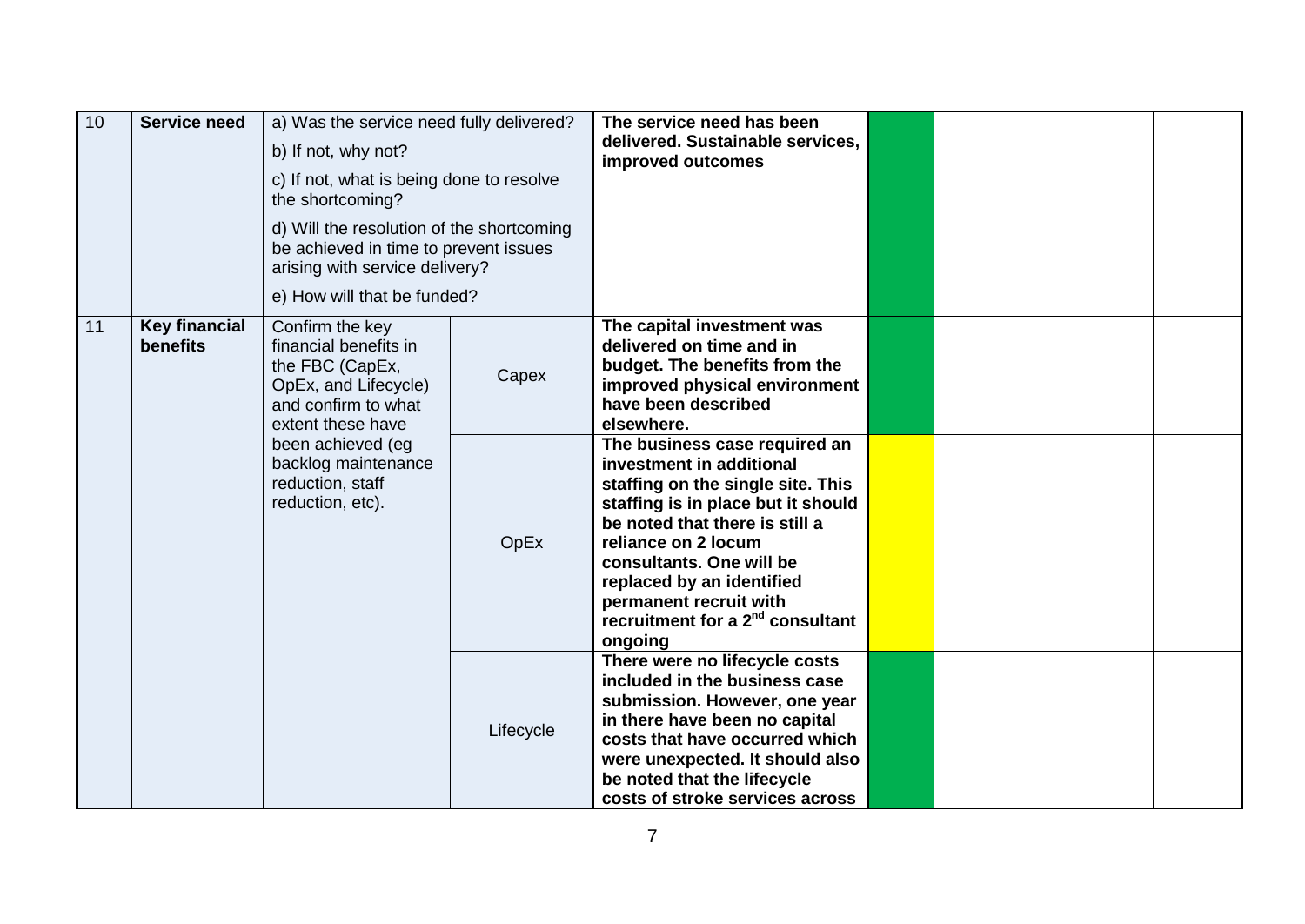|    |                     |                                                                                                                                                 | <b>Walsall and Wolverhampton (in</b><br>terms of equipment and<br>building operations,<br>maintenance, upgrades,<br>disposal and so on) would be<br>costs incurred in the health<br>economy regardless of the<br>transfer of HASU services to<br>Wolverhampton.                                                                                                                                                                                                                                                                                                                                                                                                                                                  |  |  |
|----|---------------------|-------------------------------------------------------------------------------------------------------------------------------------------------|------------------------------------------------------------------------------------------------------------------------------------------------------------------------------------------------------------------------------------------------------------------------------------------------------------------------------------------------------------------------------------------------------------------------------------------------------------------------------------------------------------------------------------------------------------------------------------------------------------------------------------------------------------------------------------------------------------------|--|--|
| 12 | <b>Efficiencies</b> | a) Were the planned operational and<br>financial efficiencies achieved?<br>b) If not, why not?<br>c) What is now being done to achieve<br>them? | a) An internal review of the I&E<br>account of the stroke service<br>shows that after 9 months the<br>service is overspent due to<br>expenditure on locum staff<br>which is being addressed and<br>has a small overspend on MRI<br>scanning which is linked to the<br><b>Trust requiring mobile MRI</b><br>scanning due to the overall<br>increase in the demand for<br>MRIs.<br>The income generated is below<br>plan which is in line with a<br>national downward trend in<br>stroke activity.<br>Further work is required in<br>conjunction with Walsall CCG<br>to test whether the stated<br>objectives of reducing length of<br>stay and reducing admissions<br>to nursing and care homes<br>have occurred. |  |  |
| 13 | <b>Project team</b> | a) Was the trust project team appropriate                                                                                                       | <b>YES</b>                                                                                                                                                                                                                                                                                                                                                                                                                                                                                                                                                                                                                                                                                                       |  |  |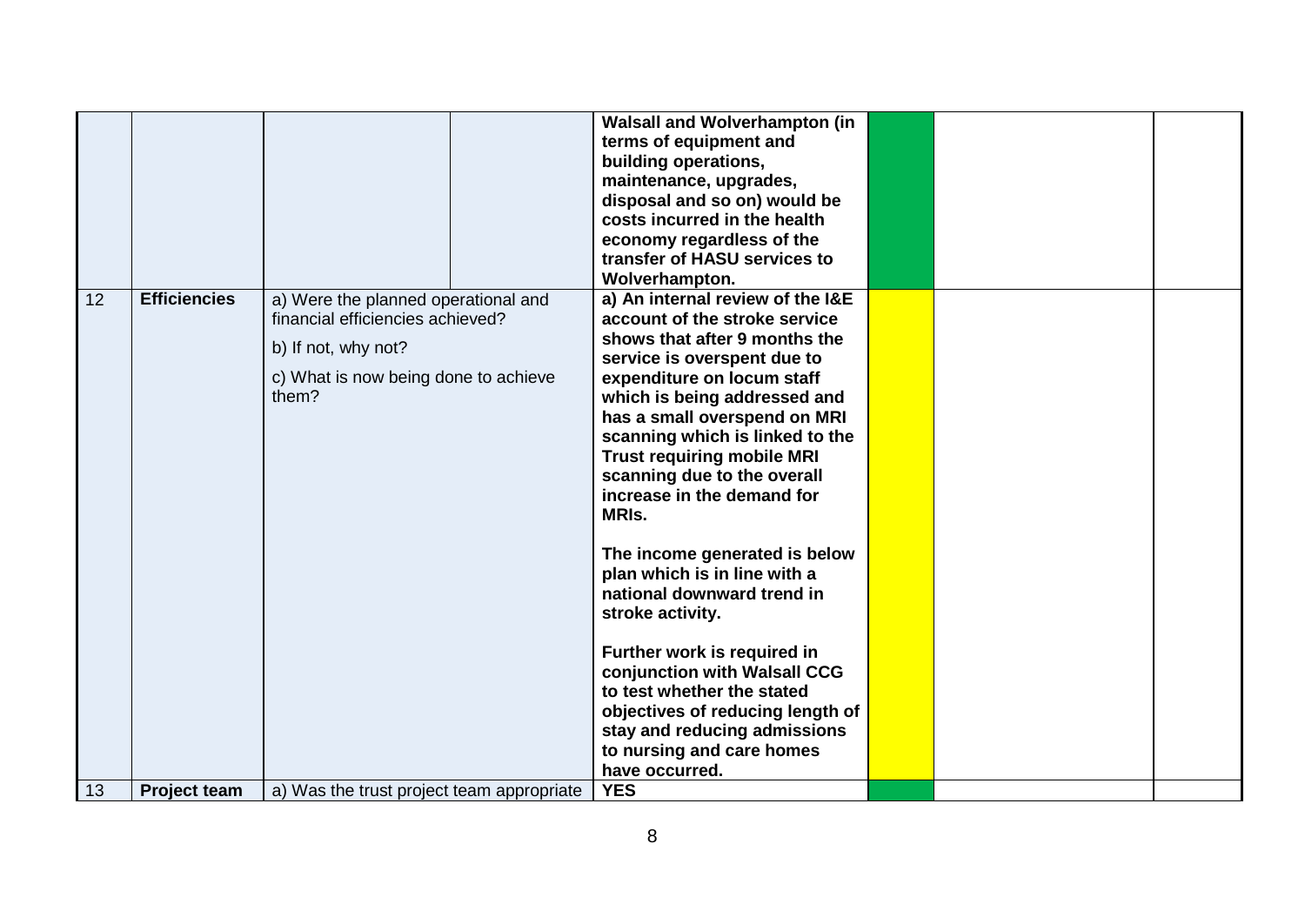|    |                            | for the project?                                                                                                                                                                                                                   |                                                                                                                                                                                                                                                                                                                           |  |  |
|----|----------------------------|------------------------------------------------------------------------------------------------------------------------------------------------------------------------------------------------------------------------------------|---------------------------------------------------------------------------------------------------------------------------------------------------------------------------------------------------------------------------------------------------------------------------------------------------------------------------|--|--|
|    |                            | b) If not, what will change for future<br>projects?                                                                                                                                                                                |                                                                                                                                                                                                                                                                                                                           |  |  |
| 14 | Project<br>'blockers'      | a) Were any significant project blockers<br>identified by the trust?                                                                                                                                                               | <b>NO</b>                                                                                                                                                                                                                                                                                                                 |  |  |
|    |                            | b) If so, how were these overcome?                                                                                                                                                                                                 |                                                                                                                                                                                                                                                                                                                           |  |  |
|    |                            | c) Could they have been avoided by<br>earlier action?                                                                                                                                                                              |                                                                                                                                                                                                                                                                                                                           |  |  |
|    |                            | d) Could they have been avoided with an<br>alternative approach to the project?                                                                                                                                                    |                                                                                                                                                                                                                                                                                                                           |  |  |
| 15 | Post-project<br>evaluation | Confirm dates for starting and completing<br>the full PPE and provide any supporting<br>information. Include as a minimum: start<br>date, completion date, trust board<br>approval date, date of submission to<br>NHS Improvement. | Start Date: March 1st 2020<br>Completion Date: June 1st 2020<br>Trust Board Date: July 1 <sup>st</sup> 2020<br>Date of Submission to NHSI<br>July 5th 2020<br>Note this will be a joint<br>evaluation between Walsall<br><b>CCG, Walsall Healthcare NHS</b><br><b>Trust and RWT</b>                                       |  |  |
| 16 | <b>Summary 1</b>           | Did the project fully solve the problem<br>that it was designed to address?                                                                                                                                                        | Yes, Provision of care for<br><b>Walsall patients has improved</b><br>significantly (measured by<br>SSNAP). Provision of care for<br><b>Wolverhampton patients has</b><br>broadly maintained or<br>improved. All clinical measures<br>remain under review for<br>consistency and for<br>improvement where<br>appropriate. |  |  |
| 17 | <b>Summary 2</b>           | Can the trust do more to deliver even                                                                                                                                                                                              | SNNAP data suggests that the<br>Trust is better than average                                                                                                                                                                                                                                                              |  |  |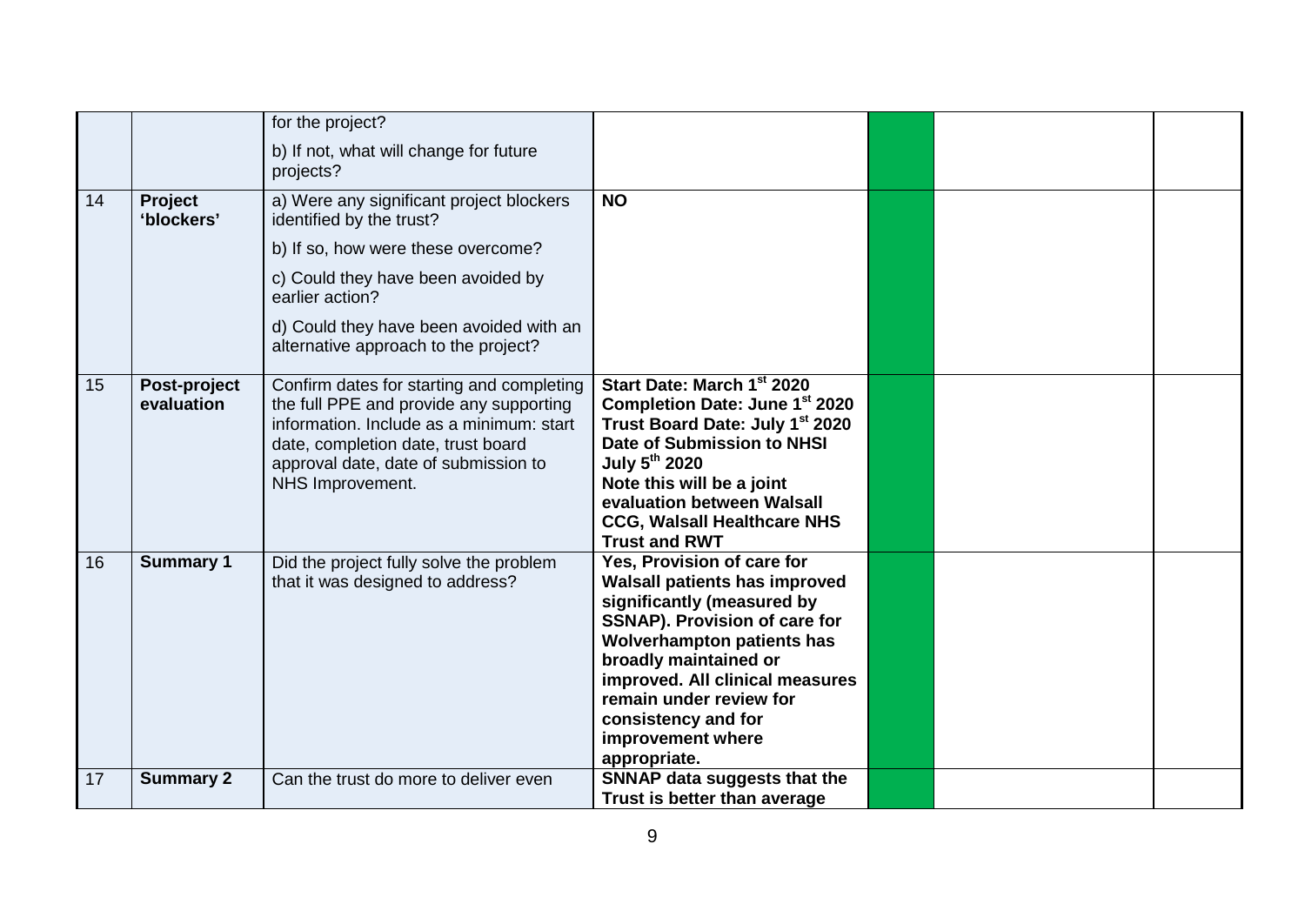| 18 | <b>Summary 3</b> | bigger benefits from this project?<br>Has the trust recorded significant lessons<br>learned that can be applied to future<br>projects? (see Section 3 below)                                                                                                                                                                                     | against most parameters,<br>however the Stroke service<br>aspires to improve the clinical<br>benefits for patients, for<br>instance it aims to further<br>increase its thrombolysis rate.<br><b>Further recruitment of</b><br>substantive Consultants and<br>nursing staff ongoing<br><b>Yes</b> |            |  |
|----|------------------|--------------------------------------------------------------------------------------------------------------------------------------------------------------------------------------------------------------------------------------------------------------------------------------------------------------------------------------------------|--------------------------------------------------------------------------------------------------------------------------------------------------------------------------------------------------------------------------------------------------------------------------------------------------|------------|--|
| 19 | a<br>b           | The NHS Improvement business case<br>checklist (see Annex 1, 3.8.11) requires<br>estates projects to comply with the<br>building research establishment<br>environmental assessment model<br>(BREEAM). Is the final BREEAM<br>certificate attached to this PCR? If not,<br>please explain why not.<br>What BREEAM target<br><b>Target rating</b> | Refurbishment contract value<br>under £2M, therefore a<br><b>BREEAM assessment is not</b><br>required. A BREEAM<br>assessment is therefore not<br>attached to this PCR.<br>N/A                                                                                                                   | N/A<br>N/A |  |
|    |                  | rating was expected and<br><b>Actual rating</b><br>what rating was<br>achieved?                                                                                                                                                                                                                                                                  |                                                                                                                                                                                                                                                                                                  |            |  |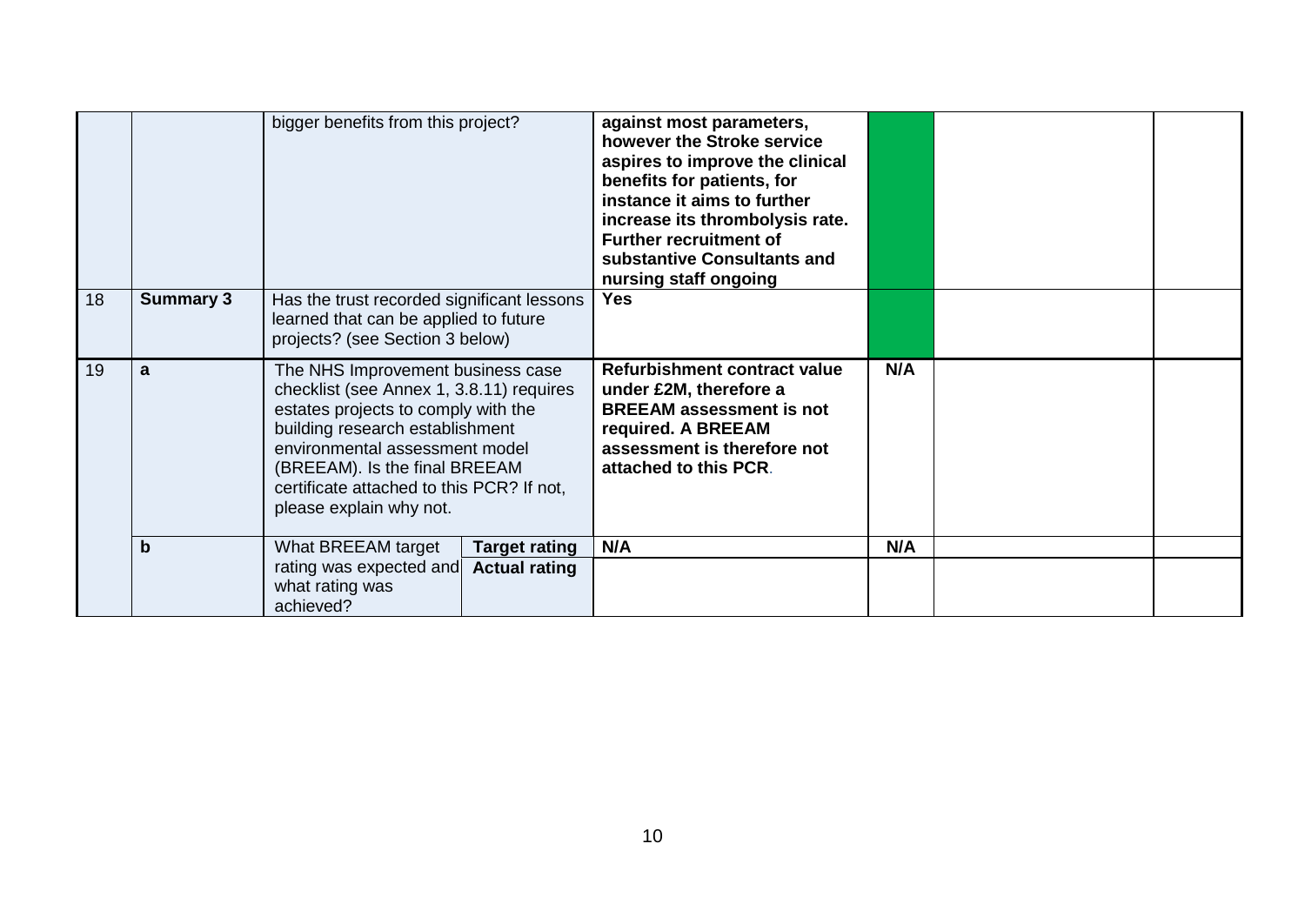| 20 | a           | The NHS Improvement business case<br>checklist (see Annex 1, 3.8.5) refers to<br>estate design/project solutions that are<br>appropriate and supported by design<br>quality assessment. Did this project<br>undergo independent design appraisal? If<br>NO, please explain why not. If YES, please<br>state the process used, eg AEDET, DQI.                                                        | No independent design<br>appraisal was undertaken due<br>to the size of the project.<br>Internal design reviews<br>however were regularly<br>undertaken. | N/A |  |
|----|-------------|-----------------------------------------------------------------------------------------------------------------------------------------------------------------------------------------------------------------------------------------------------------------------------------------------------------------------------------------------------------------------------------------------------|----------------------------------------------------------------------------------------------------------------------------------------------------------|-----|--|
|    | $\mathbf b$ | If independent design appraisal was<br>carried out, is a DQI Stage 5 In-Use Report<br>(or similar) attached to this PCR? If not,<br>please explain why not.                                                                                                                                                                                                                                         | N/A                                                                                                                                                      | N/A |  |
| 21 | a           | The NHS Improvement business case<br>checklist (Annex 1, 3.8.25) requires that,<br>where the DH Procure framework (P21+ or<br>P22) is not used, sufficient justification for<br>this is given. Was 'DH Procure' used to<br>deliver this project? If NO, please explain<br>why not. If an alternative pre-tendered<br>framework was used, state which one, eg<br>SCAPE, and explain why it was used. | Due to project timescales, P22<br>and DH Procure were not used.                                                                                          | N/A |  |
|    | $\mathbf b$ | The benefit of framework contracts is the<br>provision of a post-construction/post-<br>occupancy evaluation by the prime<br>contractor. Is a report attached to this<br>PCR? If not, please explain why not.                                                                                                                                                                                        | A post occupancy evaluation is<br>yet to be conducted and will be<br>done so by the organisation<br>directly.                                            | N/A |  |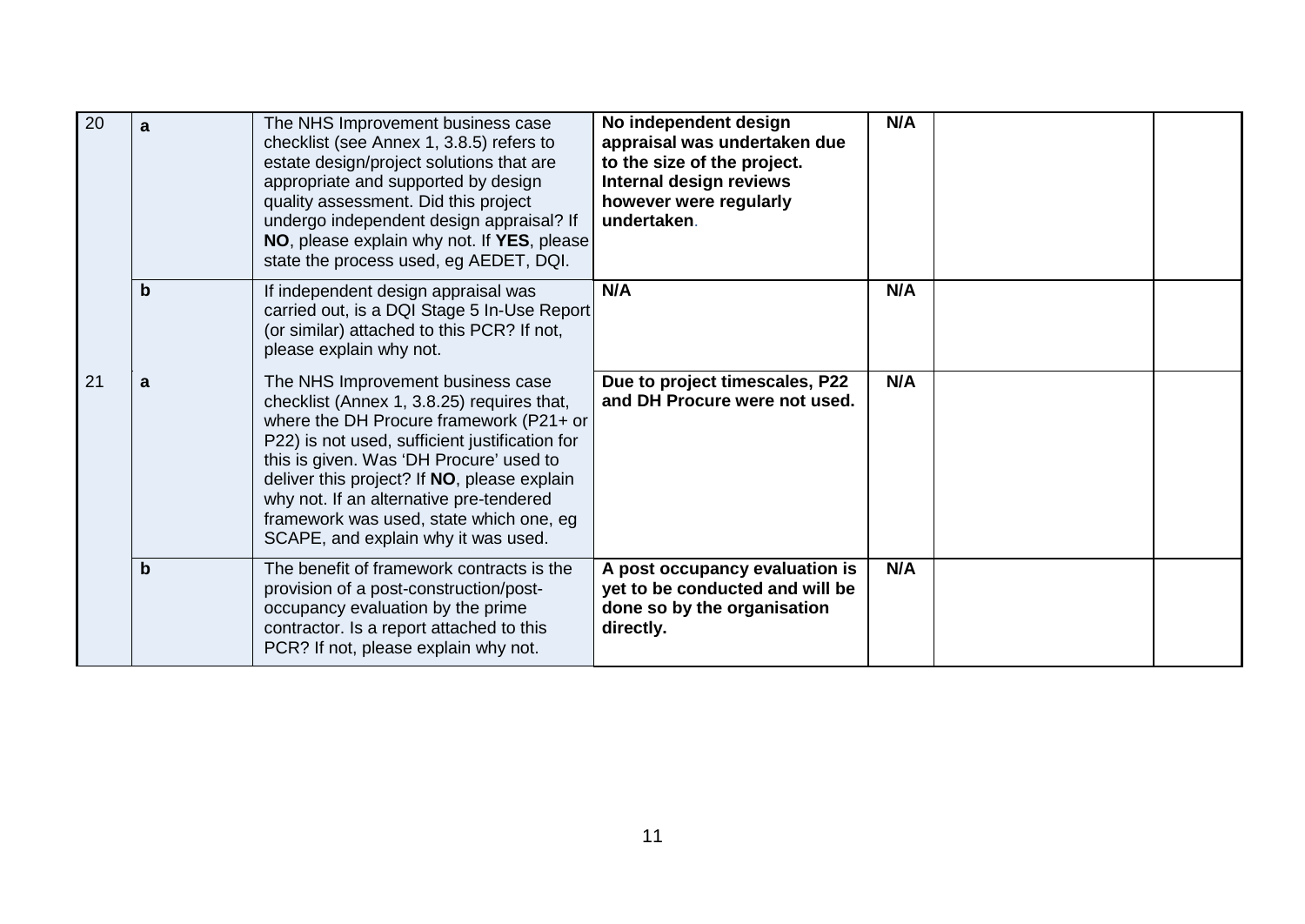### **SECTION 3 – LESSONS LEARNED AND ACTIONS IMPLEMENTED BY THE TRUST**

**LESSONS LEARNED (including provider performance, client performance and procurement performance)** What initial lessons have been learned by the trust from project initiation to bringing the new service/facility into use?

Please consider positive lessons learned from things that went particularly well, but also those lessons learned with the benefit of hindsight or feedback from others such as patients and staff, contractors, etc.

Lessons learned (positive): Include trust project management performance, procurement and contractors and consultants who performed well and how/why, etc.

**Good liaison between Walsall CCG and Wolverhampton provider, achieved through ensuring dedicated project management time**

Please consider negative lessons learned from things that went particularly badly, but also those lessons learned with the benefit of hindsight or negative feedback from others such as patients and staff, contractors, etc.

**Lessons learned (negative):** Include trust project management performance, procurement and contractors and consultants who did not perform well and how/why, etc.

**Capital Design – Design of ensuite facilities should be mocked up physically before signing off the design.**

**Clinical Senate Review- The clinical senate requires a significant amount of information and time. Greater preparation and clearer communication processes required at the start of the process in order to reduce frustration and duplication of effort in later months.** 

Please describe actions and processes implemented by the trust resulting from the highlighted lessons learned. Comment on any immediate impacts on the trust from these new actions and processes.

**Actions and processes implemented by the trust as a result of the lessons learned.** Include actions taken and actions planned and in the process of being implemented.

**Capital design: Project planning process now includes 3d mock-up of design.**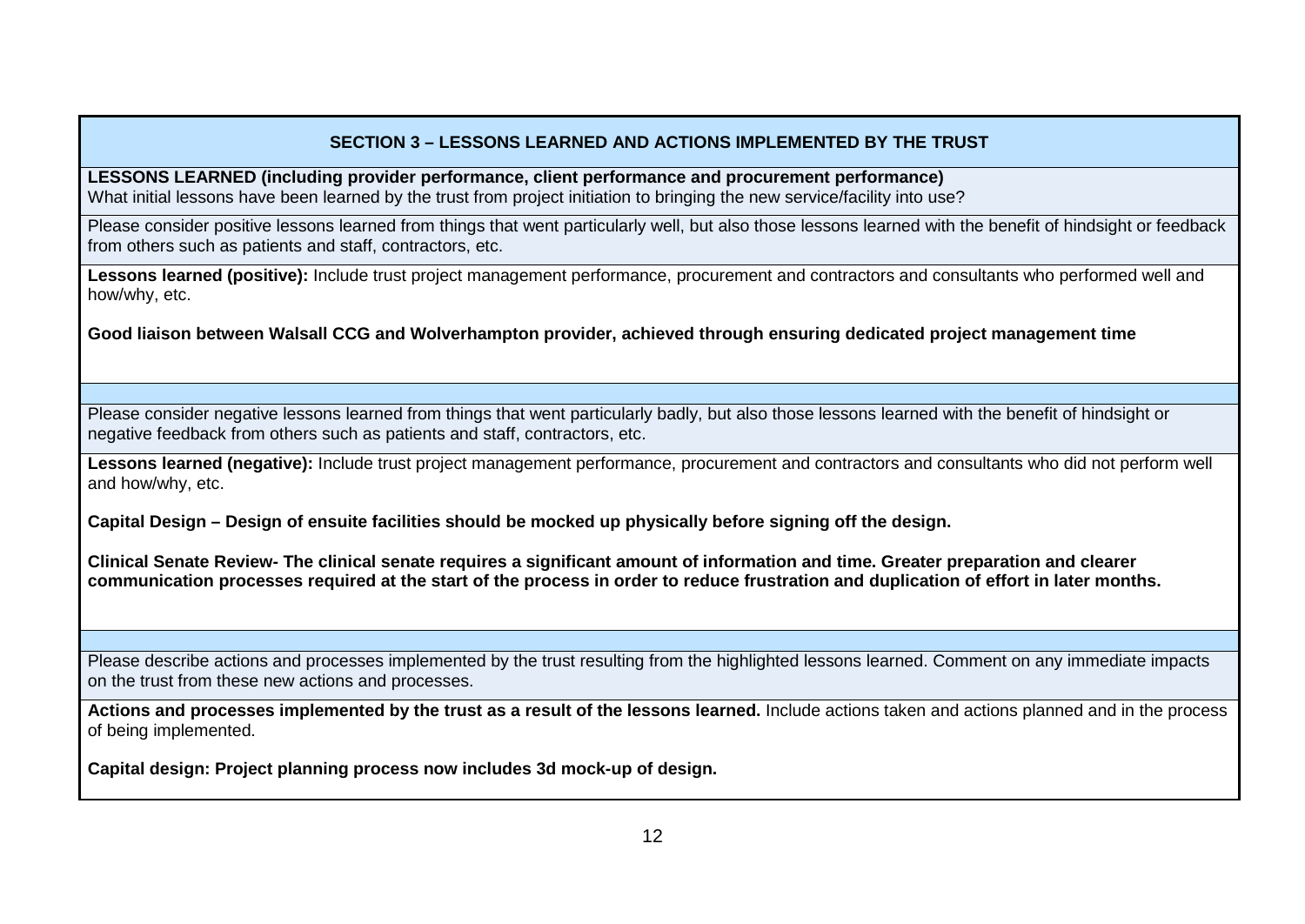**Experience of Clinical Senate Process will be shared with future project teams**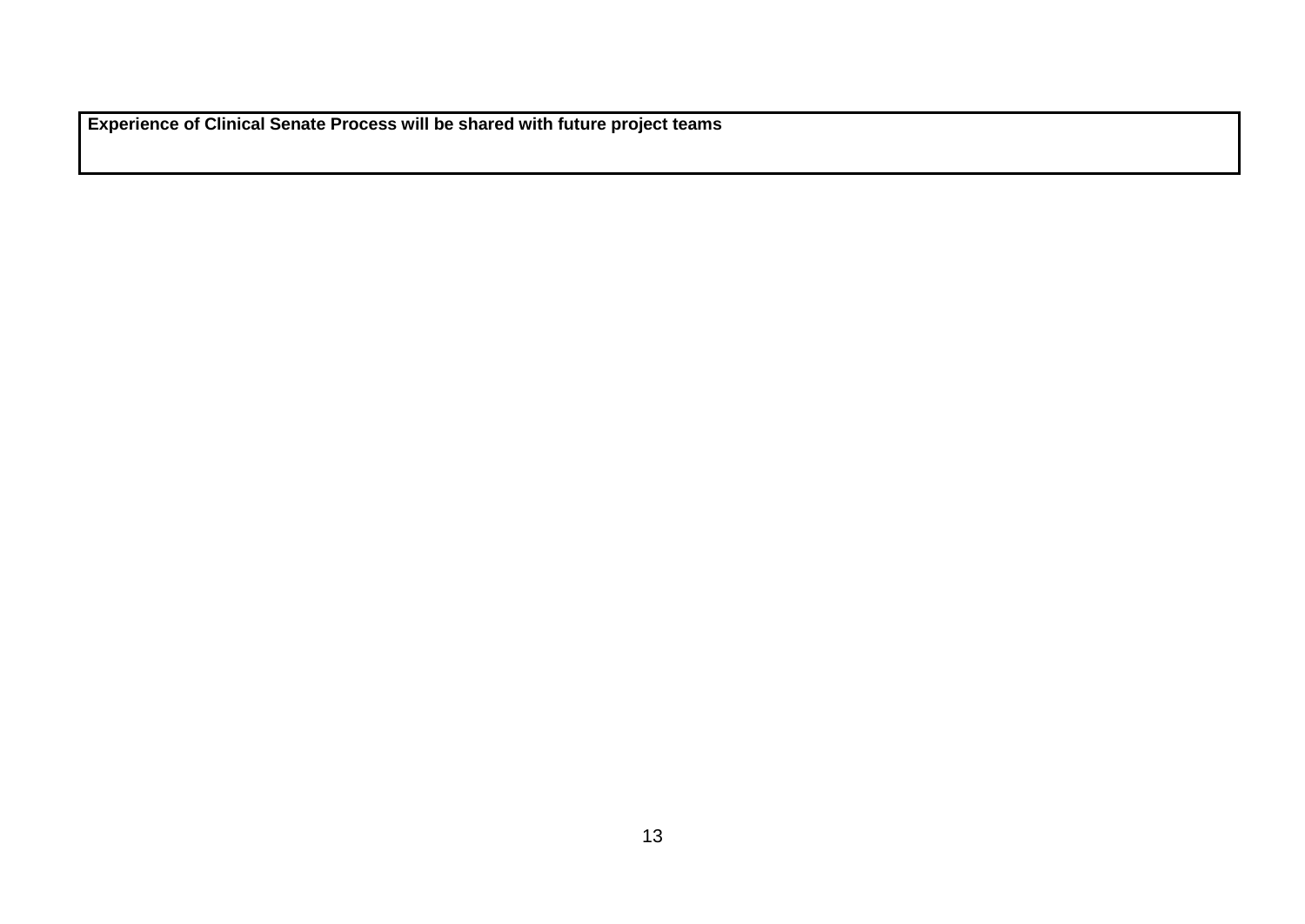#### **TRUST BOARD: COMMENT AND SIGN-OFF**

The trust board is asked to comment on how this project progressed, including lessons learned and implications for the running of future projects for the trust as a whole. The trust board is also asked to confirm by this sign-off that the full post-project evaluation (PPE) will be resourced, completed and submitted to NHS Improvement within two years from project completion.

**On behalf of the trust board: \_\_\_\_\_\_\_\_\_\_\_\_\_\_\_\_\_\_\_\_\_\_\_\_\_\_\_\_\_\_\_\_\_\_\_\_\_\_\_\_\_\_\_\_\_\_\_\_\_\_**

**Trust board meeting: Date**\_\_\_\_\_\_\_\_\_\_\_\_\_\_\_\_\_**20**\_\_\_

Board agenda item: **with any contract**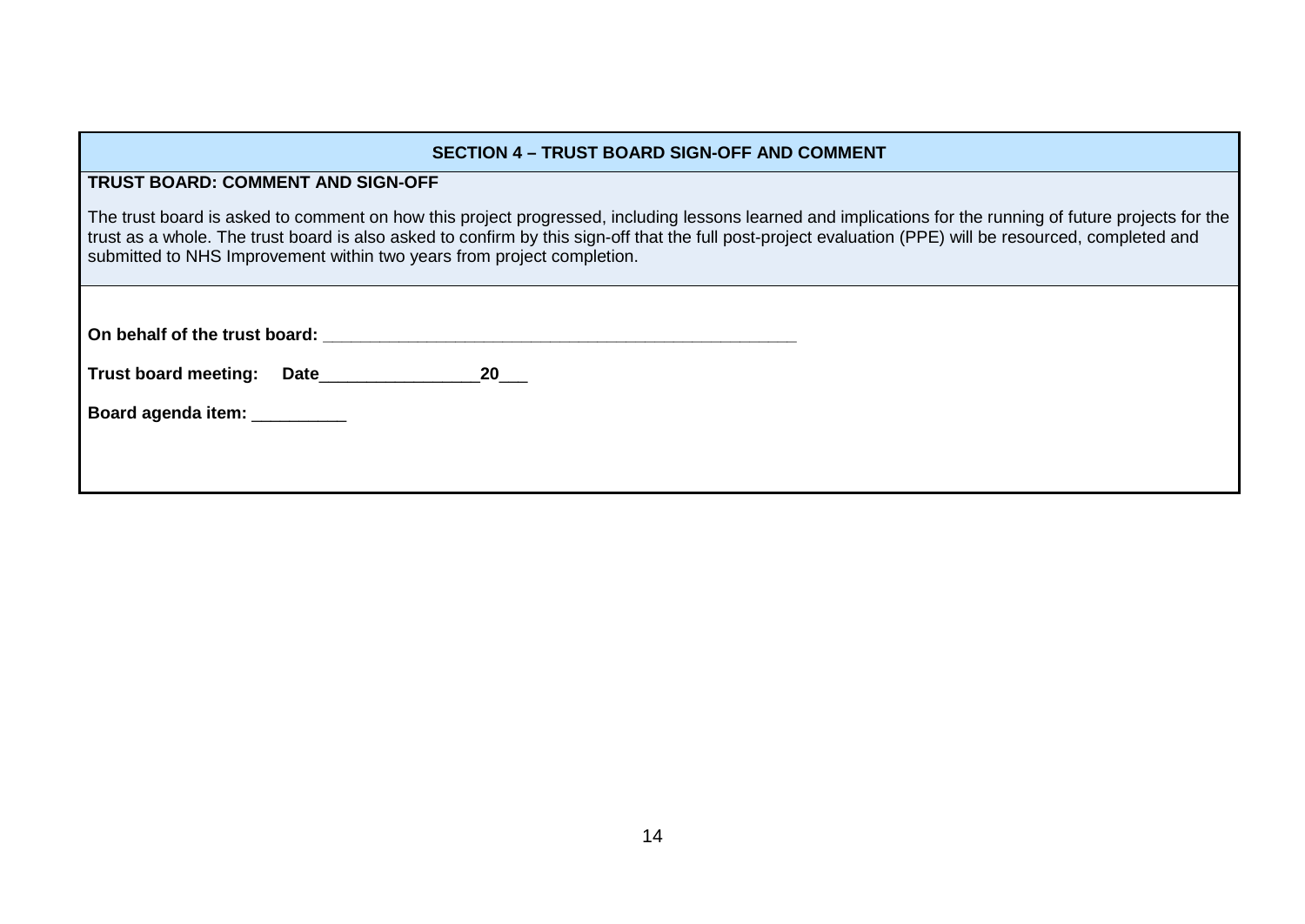| <b>SECTION 5 - NHS IMPROVEMENT REVIEW COMMENTS ON SIGNIFICANT FINDINGS</b> |  |  |  |  |  |
|----------------------------------------------------------------------------|--|--|--|--|--|
|                                                                            |  |  |  |  |  |
|                                                                            |  |  |  |  |  |
|                                                                            |  |  |  |  |  |
|                                                                            |  |  |  |  |  |
|                                                                            |  |  |  |  |  |
|                                                                            |  |  |  |  |  |
| On behalf of NHS Improvement                                               |  |  |  |  |  |
| <b>Date</b>                                                                |  |  |  |  |  |